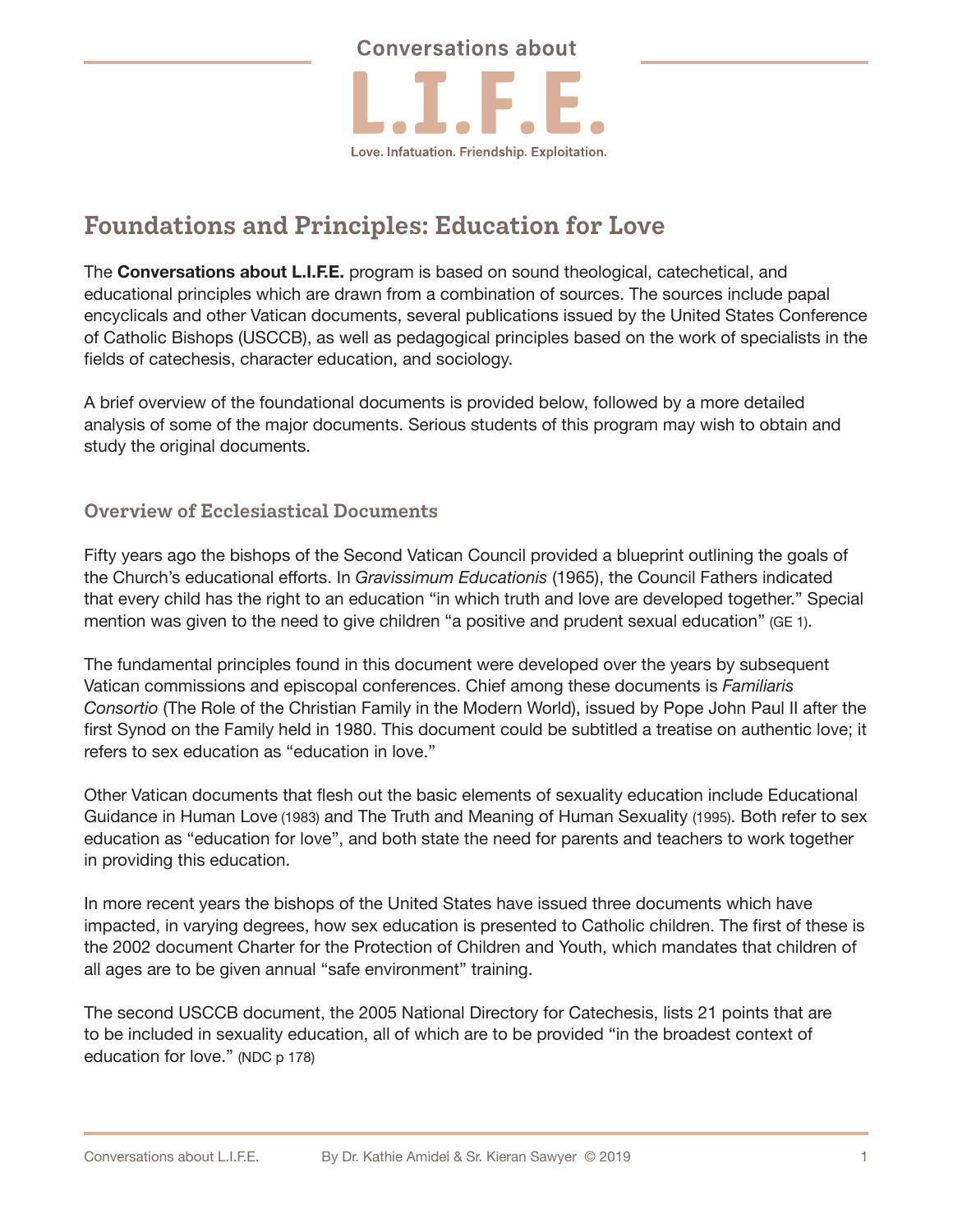

A third USCCB document, issued in 2008 under the title Catechetical Formation in Chaste Living, is intended to guide catechetical leaders, parents, teachers, and publishers in the "crucial and delicate task" of sexuality education. This document pulls together the principle concepts from all of the documents mentioned above, and clearly delineates the complementary tasks of all of those responsible for the sexuality education of children.

The most recent ecclesiastical document to impact the church's approach to sexuality education is *Amoris Laetitia*, the apostolic exhortation issued by Pope Francis in response to the 2014-2015 Synod on the Family. Pope Francis devotes a full chapter of this brief document to the raising of children, with special emphasis on the need for sexual education, which must be seen, he insists, in the broader context of education for love and for mutual self-giving.

## **DOCUMENTS FROM THE UNITED STATES BISHOPS: A Closer Look**

### **Safe Environment Charter** USCCB 2003

In 2003 the U.S. Conference of Catholic Bishops responded to the sexual abuse crisis by issuing Promise to Protect, Pledge to Heal: The Charter for the Protection of Children and Young People. Often called "The Charter" by diocesan and parish catechetical personnel, this document requires, among other things, that all children be given annual lessons designed to help them to be aware of and to protect themselves from sexual abuse. The Charter states: "...Dioceses will establish 'safe environment' programs...providing education and training for children, youth, parents, ministers, educators, and others about ways to make and maintain a safe environment for children." Article 12

While the sessions used to fulfill this mandate often take the form of lessons on how to avoid sexual abuse, the Charter authors actually envisioned a wholesome development of the young person which would enable them to avoid and/or respond to dangerous situations.

The original Learning about L.I.F.E. program (Ave Maria Press. 2006) was created by Kathie Amidei and Sister Kieran Sawyer as one of the ways the Catholic community could fulfill the Charter's mandate. The program provided material for trained facilitators to use with parents and children to provide the "education and training for children and youth" that is required by the Charter mandate. The new **Conversations about L.I.F.E.** program continues to fulfill the Charter mandate.

To view the full charter, please visit **http://bit.ly/safe-environment-charter.**

#### **National Directory for Catechesis** USCCB 2005

In 2005 the United States Catholic Conference of Bishops published the National Directory for Catechesis. This document calls for catechesis that "includes instruction on the gift of human sexuality, its inherent goodness, and the proper place of that gift within the context of a faithful, fruitful, and lifelong marriage." The Directory lists 19 components that are to be incorporated into catechesis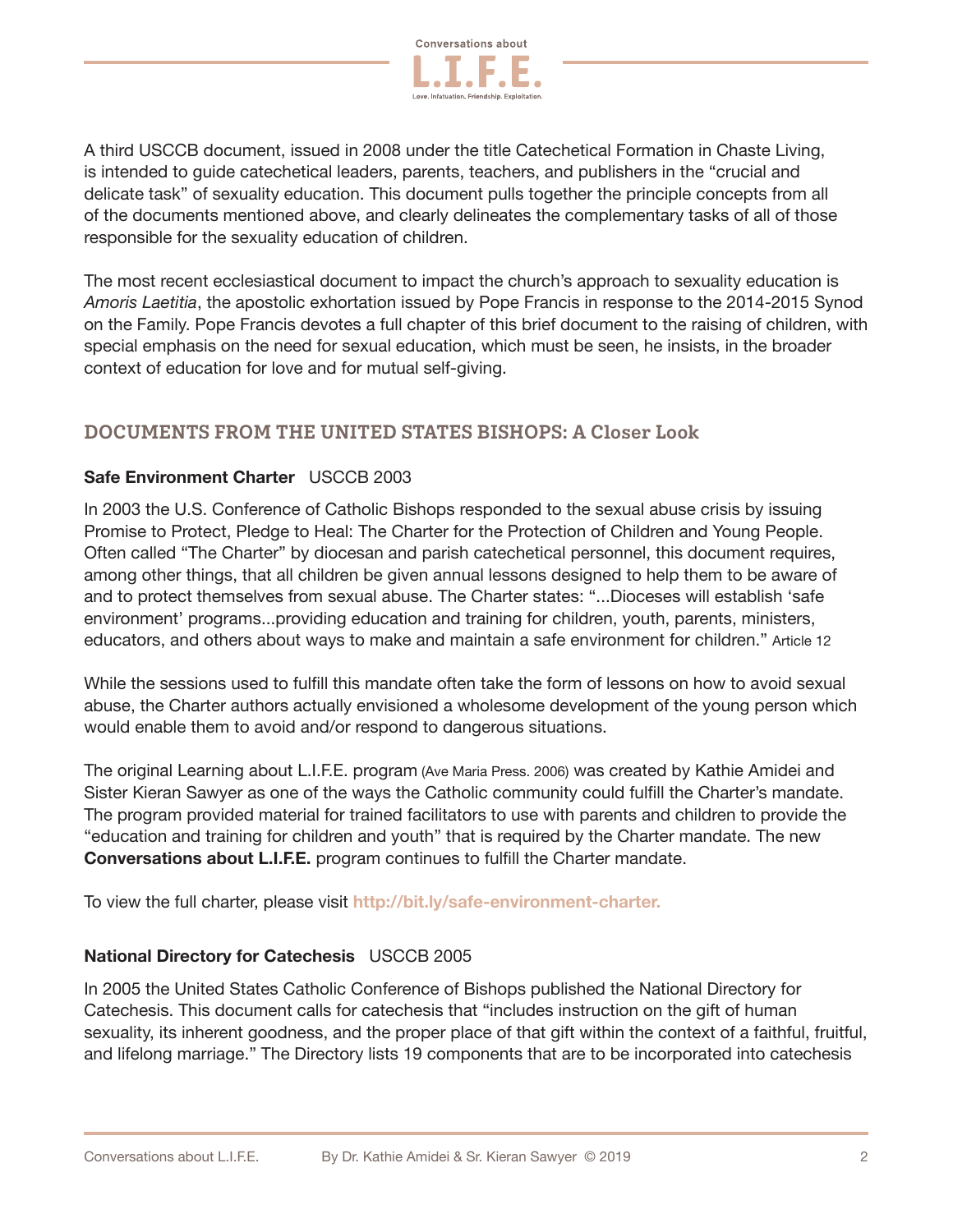

on sexuality. Those to which the **Conversations about L.I.F.E.** program specifically responds are listed here.

- Recognizes that the family is the most suitable environment for gradual education in human sexuality
- Recognizes that parents have the basic right, duty, and primary responsibility to provide education in human sexuality for their children
- Recognizes the duties of pastors and parish catechetical leaders to support and encourage parents to carry out their role as educators of their children in human sexuality
- Helps parents to teach their children that the positive values inherent in human sexuality derive from the dignity of each human person created in God's image
- Promotes marital fidelity and teaches that sexual intercourse is a moral and human good reserved for married spouses
- Includes instruction on the immorality of ... all forms of sexual abuse
- Helps parents to ensure that ... information regarding sexuality is provided in the broadest context of education for love. (NCD pp 177-178)

# **Catechetical Formation for Chaste Living** USCCB 2008

In 2008 the United States Conference of Catholic Bishops published the document Catechetical Formation for Chaste Living. The Chaste Living document is concerned with forming children in their development toward "authentic love". Its focus is on helping young people to understand and build relationships, and on guiding them in the gradual growth toward generous and self-giving love. The Chaste Living document makes a distinction between sexuality education (concrete, specific education in the biology of human sexuality) and catechetical formation (the cultivation of the virtues that enable a person to live a chaste life). While the former is primarily the responsibility of the parents, the document indicates that the latter is a responsibility shared by catechists and teachers.

The **Conversations about L.I.F.E.** program has been carefully designed to accord with the following principles and concepts of the Chaste Living document:

- Presents Authentic Love as the goal of sexuality education
- Promotes positive loving relationships in family life, friendship, and marriage
- Emphasizes that sexuality is a gift to be shared only in marriage ("self-giving love")
- Defines chastity as the power of authentic love to channel and control sexuality
- Calls for the partnership of parents and catechists in the formation of children for chastity
- Promotes the ongoing cultivation of the virtues (character strengths) needed to support chastity formation
- Spans pre-school through grade twelve; is taught in age-appropriate stages
- Includes teaching on how to recognize and avoid sexual abuse

Visit **http://bit.ly/chaste-living-document** to view the full document.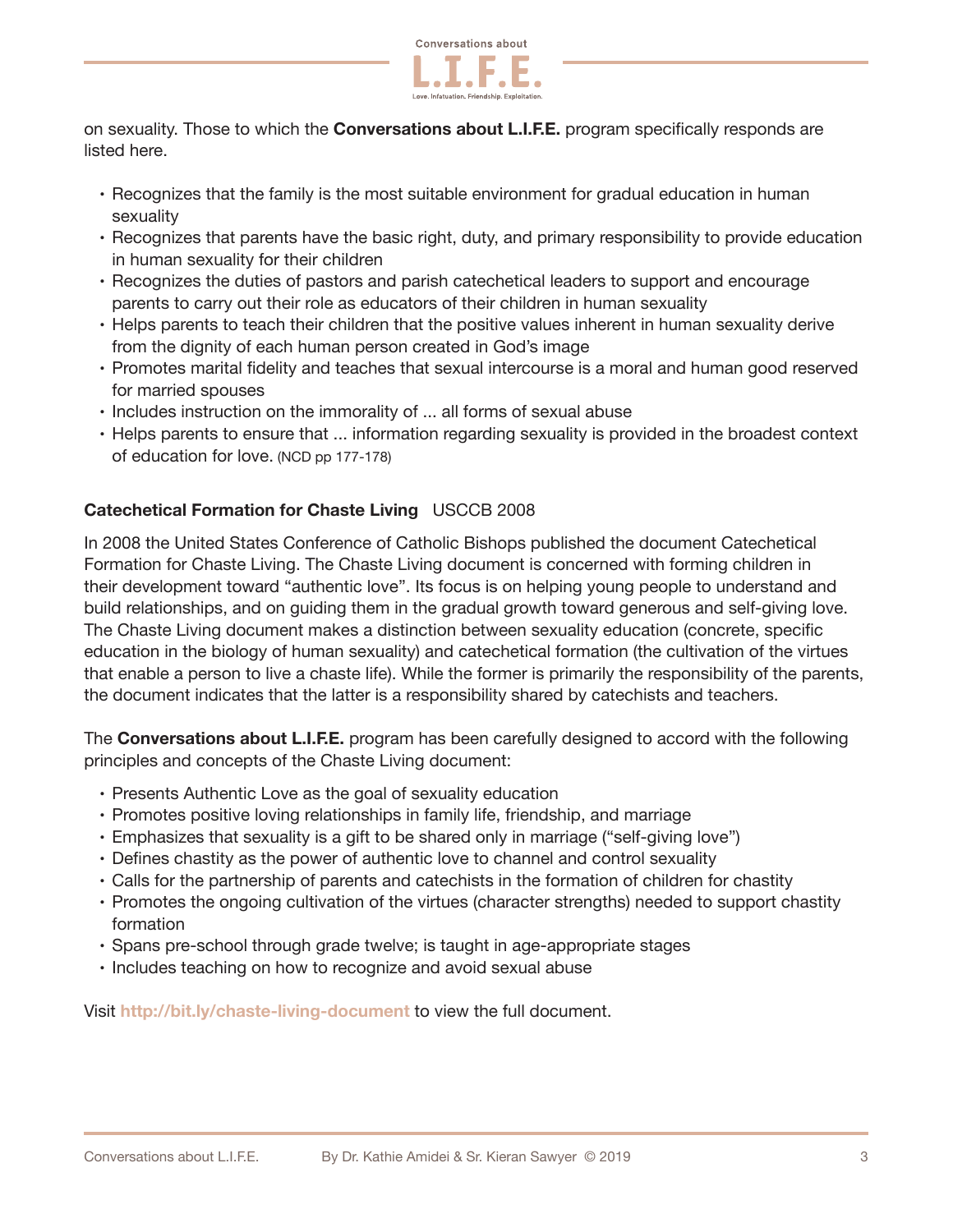

# **VATICAN AND PAPAL DOCUMENTS: A Closer Look**

## **Theology of the Body** Pope John Paul II, 1978-2005

Over the many years of his priesthood and papacy, Pope John Paul II (Karol Wojtyla) developed an integrated vision of the human person, body and soul. In his many talks and writings, he explained the divine meaning of human sexuality and showed how the body itself provides answers to fundamental human questions. Much of his teaching on this subject can be found in a book which was still in manuscript form when he became Pope John Paul II in 1978, and which he taught chapter by chapter in his weekly audiences over the first five years of his papacy. Both this book, and the compilation of his weekly catecheses, have become known as the "Theology of the Body*."* 

Most of the current writings on sexuality education draw from the many documents that present the teachings of John Paul II on sexuality, human love, chastity, and marriage. The **Conversations about L.I.F.E.** program has been designed to relate these concepts in language and symbolism that can be better understood by the parents and children who participate in the sessions.

### *Familiaris Consortio,* Apostolic Exhortation Pope John Paul II, 1981

The apostolic exhortation *Familiaris Consortio* (the Role of the Christian Family in the Modern World) was based on the work of the first Synod on the Family held in 1980. This document reflects, in very readable language, many of the heavy philosophical and theological concepts found in Theology of the Body. It could be called a treatise on how authentic love is to be lived out in the contemporary family. In a frequently quoted passage the document states: "Love is the fundamental and innate vocation of every human being." (FC 11) The document declares that sex education, which it calls "education in love" (FC 37), is primarily the right and duty of parents, who are to collaborate with other educational agents in presenting it to their children.

To view the full exhortation, visit **http://bit.ly/familiaris-consortio\_full.**

#### **Truth and Meaning in Human Sexuality**Pontifical Council for the Family, 1995

This document, produced by the Pontifical Council for the Family in 1995, also reflects the teaching of Pope John Paul II. The document says: "Education for authentic love implies education in right relationships. Children, adolescents, and young people should be taught how to enter into healthy relationships with God, with their parents, with their brothers and sisters, with their companions of the same or opposite sex, and with adults." (TM par 53) This quote states well the goals of the **Conversations about L.I.F.E.** program.

To download the Truth and Meaning document, visit **http://bit.ly/truth-and-meaning.**

#### *Deus Caritas Est* Encyclical by Pope Benedict XVI

The basic framework of the **Conversations about L.I.F.E.** sessions is a gradual understanding, by the parents and their children, of the difference between the four kinds of human relationships represented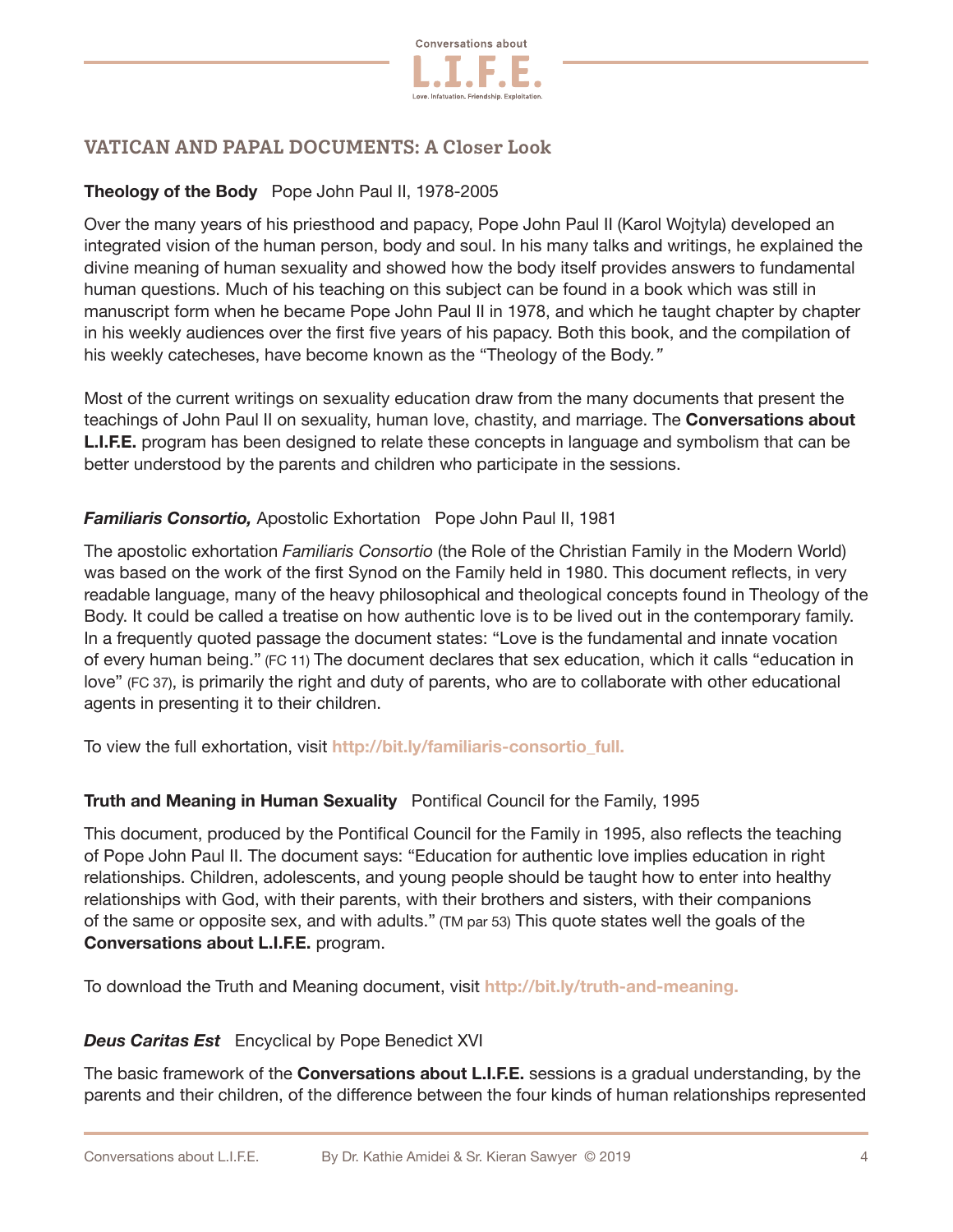

by the acronym L.I.F.E.: Love, Infatuation, Friendship, and Exploitation. *Deus Caritas Est*, an encyclical letter promulgated by Pope Benedict XVI in 2005, also speaks of human relationships in these four categories. The Holy Father uses the ancient Greek words Agape, Eros, and Philia to name the three different kinds of love relationships, and refers to sex without love as a vice that uses sex as a mere commodity that is exploited for personal gain. *(DCE 3 and 4)*

To view the entire encyclical, visit **http://bit.ly/deuscaritasest.**

#### *Amoris Laetitia,* Apostolic Exhortation Pope Francis, 2016

Soon after his election to the papacy, Pope Francis called the bishops of the world together for a Synod on the Family, which was to reflect on the many challenges impacting family life in today's world. The apostolic Exhortation *Amoris Laetitia* (The Joy of Love) was his response to this Synod. He devotes a full chapter of this brief document to the raising of children, with special emphasis on the need for sexual education. "We need to devote more time to our children", he says, "speaking with them about important things like sexuality with simplicity and concern" (AL 260). Through such ongoing conversations, the Holy Father points out, the developing sexuality of the young people "can be directed through a process of growth in self-knowledge and self-control" that will help to prepare them "for a great and generous love" (AL 280-284).

**Conversations about L.I.F.E.** helps to create family gatherings in which these essential conversations are likely to happen.

Visit **http://bit.ly/amoris-laetitia-full** to view the full document.

## **PRINCIPLES OF VIRTUE DEVELOPMENT**

Besides the theological and catechetical principles outlined above, the **Conversations about L.I.F.E.** program draws on sound principles of character education and virtue development. Character education is defined as the life-long process of teaching children how to be good: how to make good decisions, how to develop personal rules of conduct, how to live morally responsible lives, and how to develop relationships that are characterized by authentic love. Helping children to develop as persons of character is a prime responsibility of parents, who are to be aided in this task by teachers, pastors, catechists, and youth leaders of any kind.

Character education, (or to use the language of the Chaste Living document "the cultivation of virtue") is a primary focus of each level of the **Conversations about L.I.F.E.** program.

Gradually, in the year by year discussions with their parents, the children are led to see that developing virtues and making good decisions are their own responsibility. At puberty they are introduced to the virtue of chastity as the personal virtue that will help them to make good decisions about their own sexuality.